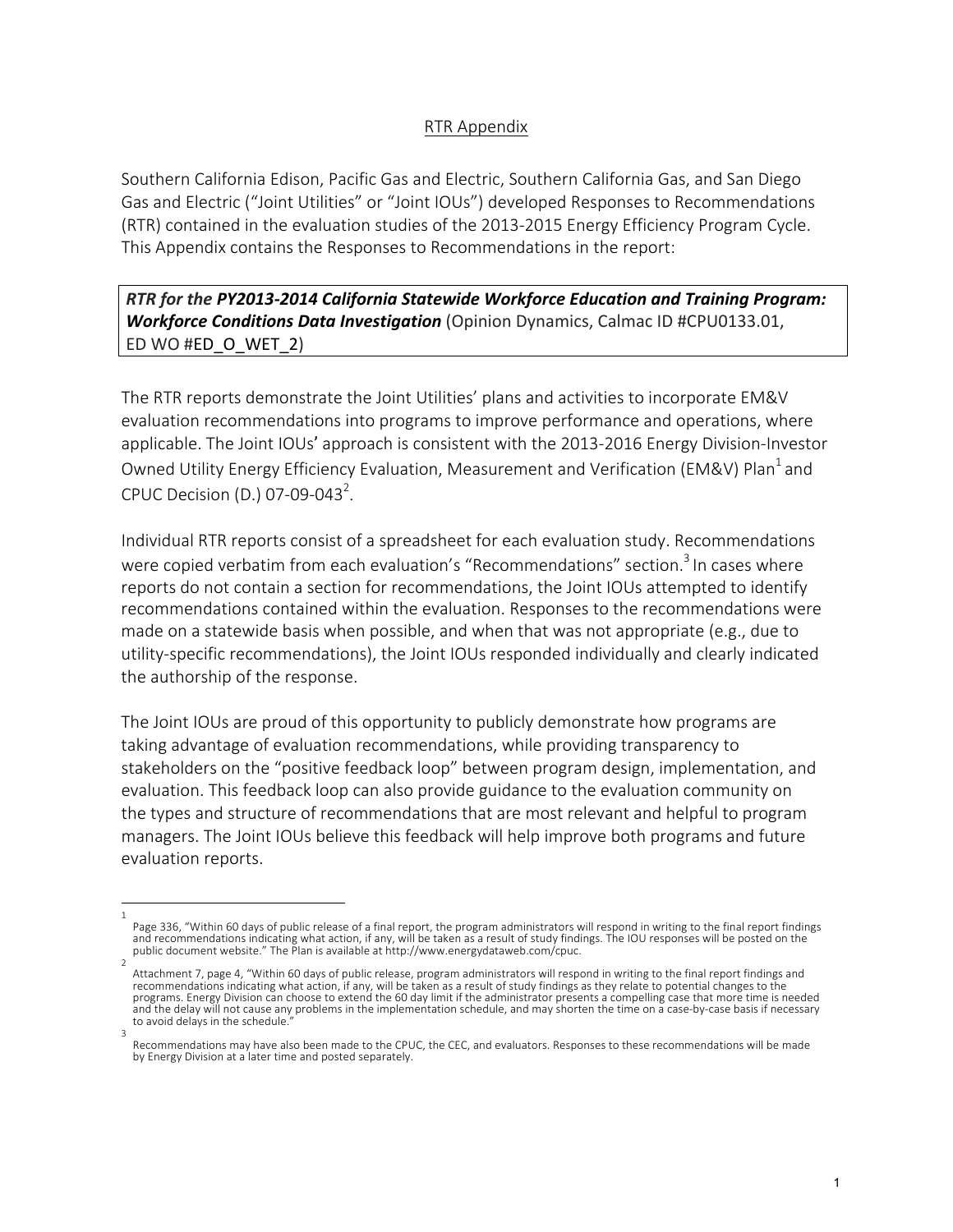## Response to Recommendations (RTR) in Impact, Process, and Market Assessment Studies

Link to Report: http://calmac.org/warn\_dload.asp?e=0&id=3352 **Author:** Opinion Dynamics **Calmac ID:** CPU0133.01 **ED WO:**  ED\_O\_WET\_2 Study Title: PY2013-2014 California Statewide Workforce Education and Training Program: Workforce Conditions Data Investigation **Program:**  WE&T

|                |        |                                                                                                |                                                     |                  | <b>Disposition</b>   | <b>Disposition Notes</b>                               |
|----------------|--------|------------------------------------------------------------------------------------------------|-----------------------------------------------------|------------------|----------------------|--------------------------------------------------------|
|                |        |                                                                                                |                                                     | Recommendation   | (Accepted, Rejected, | (e.g. Description of specific program change or Reason |
| Item#          | Page # | <b>Findings</b>                                                                                | <b>Best Practice / Recommendations</b>              | <b>Recipient</b> | or Other)            | for rejection or Under further review)                 |
| $\mathbf{1}$   | 8      | Electronic payroll tracking is the best method to                                              | Based on this limited investigation, we generally   | IOUs and CPUC    | Accepted             | The IOUs agree that electronic tracking of             |
|                |        | acquire the demographic and wage                                                               | agree with the DVC recommendation that              |                  |                      | workforce conditions will require a long-term          |
|                |        | information requested but investment is not                                                    | workforce conditions be tracked electronically      |                  |                      | strategy, commitment and significant resources,        |
|                |        | justifiable for all energy efficiency programs                                                 | through certified payroll records or other data     |                  |                      | and acknowledge that there may be other ways           |
|                |        |                                                                                                | tracker applications for programs where the         |                  |                      | of determining the impact of program efforts on        |
|                |        |                                                                                                | IOUs have a direct contracting relationship with    |                  |                      | job and/or work quality. Furthermore, we agree         |
|                |        |                                                                                                | contractors. We believe this is the only way to     |                  |                      | that no action or investment should be taken           |
|                |        |                                                                                                | achieve the true objective of determining the       |                  |                      | unless factual evidence or information                 |
|                |        |                                                                                                | impact of program efforts on job quality or work    |                  |                      | demonstrates that a work or job quality issue          |
|                |        |                                                                                                | quality. A statewide approach keeps contractors     |                  |                      | exists. However, we would add that before              |
|                |        |                                                                                                | who work for multiple IOUs from having to input     |                  |                      | additional investment or action is taken, the          |
|                |        |                                                                                                | their workforce multiple times. However, such       |                  |                      | CPUC should validate the need for this data in         |
|                |        |                                                                                                | effort requires a long-term strategy and long-      |                  |                      | lieu of existing federal, state and trade-specific     |
|                |        |                                                                                                | term commitment to provide the necessary            |                  |                      | demographic and wage information.                      |
|                |        |                                                                                                | resources and funding. We do not recommend          |                  |                      | Additionally, the CPUC should determine if the         |
|                |        |                                                                                                | that the CPUC require that investment unless        |                  |                      | benefits to ratepayers exceed the costs.               |
|                |        |                                                                                                | they have reason to believe that there is a work    |                  |                      |                                                        |
|                |        |                                                                                                | quality or job quality issue for a specific program |                  |                      |                                                        |
| $\overline{2}$ | 8      | Data intensive effort not warranted at this time                                               | Based on the complications of acquiring wage        | IOUs and CPUC    | Accepted             | The IOUs agree with the findings and                   |
|                |        | for programs similar in design to the                                                          | and demographic information from                    |                  |                      | recommendation. In the event that the CPUC has         |
|                |        | Home Upgrade and Non-Residential Deemed and contractors outlined in this study and the nature  |                                                     |                  |                      | a reasonable concern over a contractor's work          |
|                |        | <b>Custom Core Programs</b>                                                                    | of the program designs we do not recommend          |                  |                      | quality and/or wage levels, the CPUC should            |
|                |        |                                                                                                | that the Home Upgrade Program and Non-              |                  |                      | determine feasibility and that the benefits            |
|                |        | The Home Upgrade Program requires highly                                                       | Residential Lighting Programs, or other similar     |                  |                      | outweigh the costs before the effort is                |
|                |        | skilled workers who are trained and who are                                                    | programs where the IOU is not in a direct           |                  |                      | undertaken.                                            |
|                |        | typically paid fair living wages therefore a large                                             | contracting relationship, invest the resources      |                  |                      |                                                        |
|                |        | data collection effort into wages would likely not required to collect valid and comprehensive |                                                     |                  |                      |                                                        |
|                |        | show that the program is support low wage/low                                                  | demographics or wages from the participating        |                  |                      |                                                        |
|                |        | skill jobs. The Program also offers ongoing                                                    | contractors. We recommend that the CPUC             |                  |                      |                                                        |
|                |        | training and mentorship for all participating                                                  |                                                     |                  |                      |                                                        |
|                |        |                                                                                                | require a statewide effort to gathering wage and    |                  |                      |                                                        |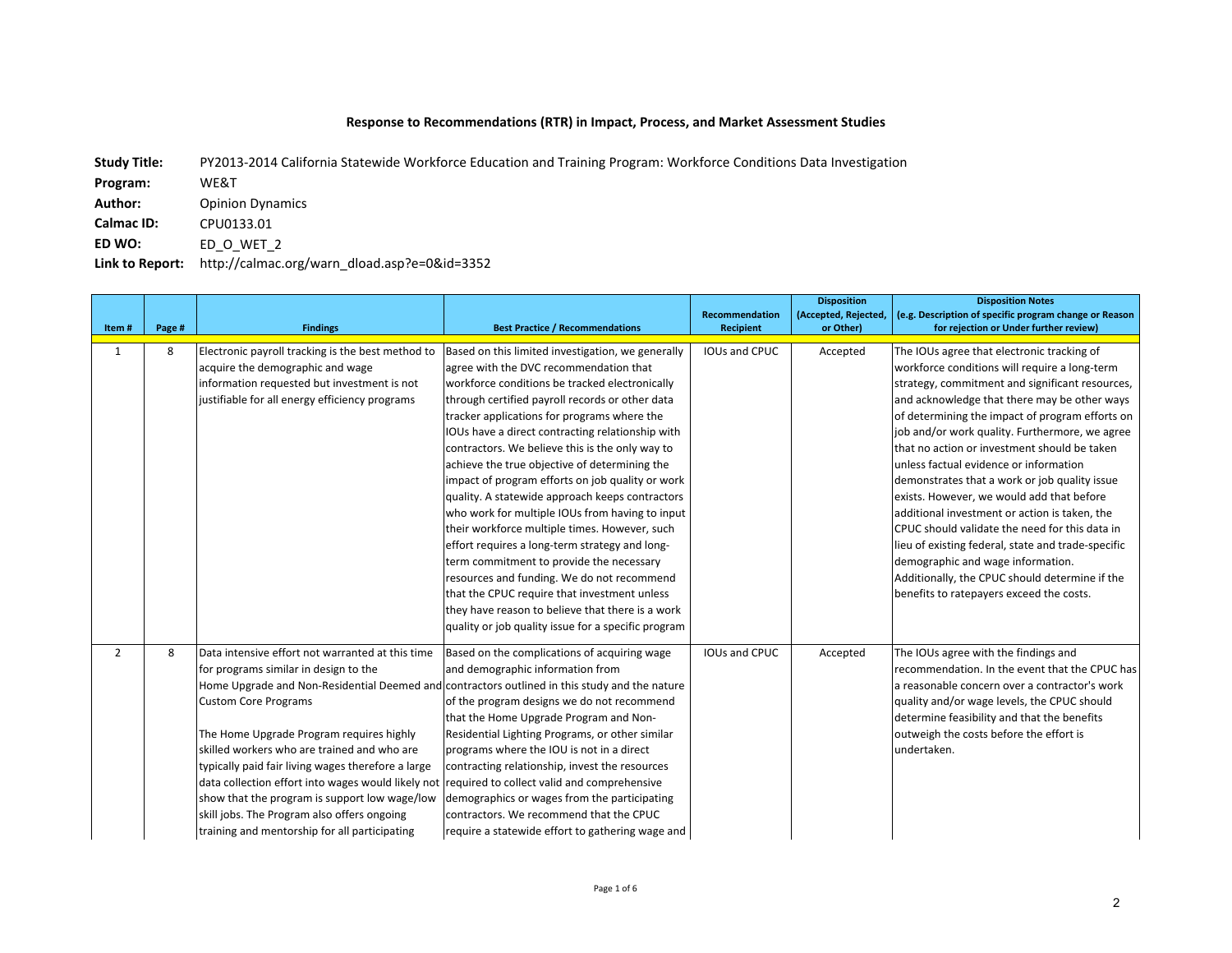|       |        |                                                                                               |                                                                                                  |                       | <b>Disposition</b>   | <b>Disposition Notes</b>                                                                   |
|-------|--------|-----------------------------------------------------------------------------------------------|--------------------------------------------------------------------------------------------------|-----------------------|----------------------|--------------------------------------------------------------------------------------------|
|       |        |                                                                                               |                                                                                                  | <b>Recommendation</b> | (Accepted, Rejected, | (e.g. Description of specific program change or Reason                                     |
| Item# | Page # | <b>Findings</b><br>contractors.                                                               | <b>Best Practice / Recommendations</b><br>demographic information only if the CPUC has a         | Recipient             | or Other)            | for rejection or Under further review)                                                     |
|       |        |                                                                                               | reasonable concern over the contractors' work                                                    |                       |                      |                                                                                            |
|       |        |                                                                                               |                                                                                                  |                       |                      |                                                                                            |
|       |        | The Core and Deemed lighting programs are                                                     | quality and/or wage levels in a specific program.                                                |                       |                      |                                                                                            |
|       |        | difficult in that the programs do not have a set                                              |                                                                                                  |                       |                      |                                                                                            |
|       |        | list of participating contractors. Customers are<br>allowed to hire their own contractors for |                                                                                                  |                       |                      |                                                                                            |
|       |        | installation. This program is intended as a self-                                             |                                                                                                  |                       |                      |                                                                                            |
|       |        | service program for customers who can assess                                                  |                                                                                                  |                       |                      |                                                                                            |
|       |        | their own measure needs, navigate the                                                         |                                                                                                  |                       |                      |                                                                                            |
|       |        | application process on their own, and simply                                                  |                                                                                                  |                       |                      |                                                                                            |
|       |        | want to apply for an incentive. As such, there is                                             |                                                                                                  |                       |                      |                                                                                            |
|       |        | no set list of participating contractors and the                                              |                                                                                                  |                       |                      |                                                                                            |
|       |        | program does not do any specific training nor                                                 |                                                                                                  |                       |                      |                                                                                            |
|       |        | does it have training requirements for                                                        |                                                                                                  |                       |                      |                                                                                            |
|       |        | contractors.                                                                                  |                                                                                                  |                       |                      |                                                                                            |
|       |        |                                                                                               |                                                                                                  |                       |                      |                                                                                            |
| 3     | 9      | Wait until ESA has a good model to follow before We recommend that programs similar to ESA in |                                                                                                  | IOUs and CPUC         | Other                | The IOUs agree that the resource programs                                                  |
|       |        | requiring other programs to executive a                                                       | terms of size (energy savings and budget) and                                                    |                       |                      | should wait to execute a more comprehensive                                                |
|       |        | comprehensive approach                                                                        | design (direct contracting relationship with                                                     |                       |                      | approach to collecting workforce conditions data                                           |
|       |        |                                                                                               | contractors) and skill requirements wait to                                                      |                       |                      | until additional studies or information are                                                |
|       |        |                                                                                               | execute a more comprehensive approach to                                                         |                       |                      | available to show the value of it to the CPUC and                                          |
|       |        |                                                                                               | collecting workforce conditions data until the                                                   |                       |                      | stakeholders. Further the IOUs agree that the                                              |
|       |        |                                                                                               | ESA program has successfully accomplished this<br>study and can show the value of it to the CPUC |                       |                      | data collection logistics for low-income/ESA<br>programs may not be transferrable to other |
|       |        |                                                                                               | and stakeholders. Once this is complete, then                                                    |                       |                      | resource programs since program design and                                                 |
|       |        |                                                                                               | the CPUC may decide to aim this data collection                                                  |                       |                      | relationship with the contractors are                                                      |
|       |        |                                                                                               | effort to similar ESA programs where job quality                                                 |                       |                      | fundamentally different.                                                                   |
|       |        |                                                                                               | and work quality may be of concern such the                                                      |                       |                      |                                                                                            |
|       |        |                                                                                               | Small Business Direct Install programs that are                                                  |                       |                      |                                                                                            |
|       |        |                                                                                               | known to outsource measure installation to                                                       |                       |                      |                                                                                            |
|       |        |                                                                                               | 'workers for hire". However, this does not                                                       |                       |                      |                                                                                            |
|       |        |                                                                                               | suggest that ESA's approach to data collection                                                   |                       |                      |                                                                                            |
|       |        |                                                                                               | can be duplicated for other programs. Using one                                                  |                       |                      |                                                                                            |
|       |        |                                                                                               | type of program to learn from may not yield                                                      |                       |                      |                                                                                            |
|       |        |                                                                                               | cross-cutting solutions and more precise                                                         |                       |                      |                                                                                            |
|       |        |                                                                                               | definitions and pilot testing may be warranted.                                                  |                       |                      |                                                                                            |
| 4     | 9      | Consider the learnings from this study when                                                   | In addition to the lessons learned from ESAP's                                                   | <b>IOUs and CPUC</b>  | Accepted             | The IOUs agree with and will consider these                                                |
|       |        | determining how to best collect demographic                                                   | previous data collection efforts summarized in                                                   |                       |                      | lessons learned and data collection insights,                                              |
|       |        | information from ESA contractors or other                                                     | this report, we offer further lessons learned from                                               |                       |                      | when determining how best to approach data                                                 |
|       |        | program contractors in the future                                                             | this study including:                                                                            |                       |                      | collection efforts.                                                                        |
|       |        |                                                                                               |                                                                                                  |                       |                      |                                                                                            |
|       |        |                                                                                               | Contractor interviews revealed that employers                                                    |                       |                      |                                                                                            |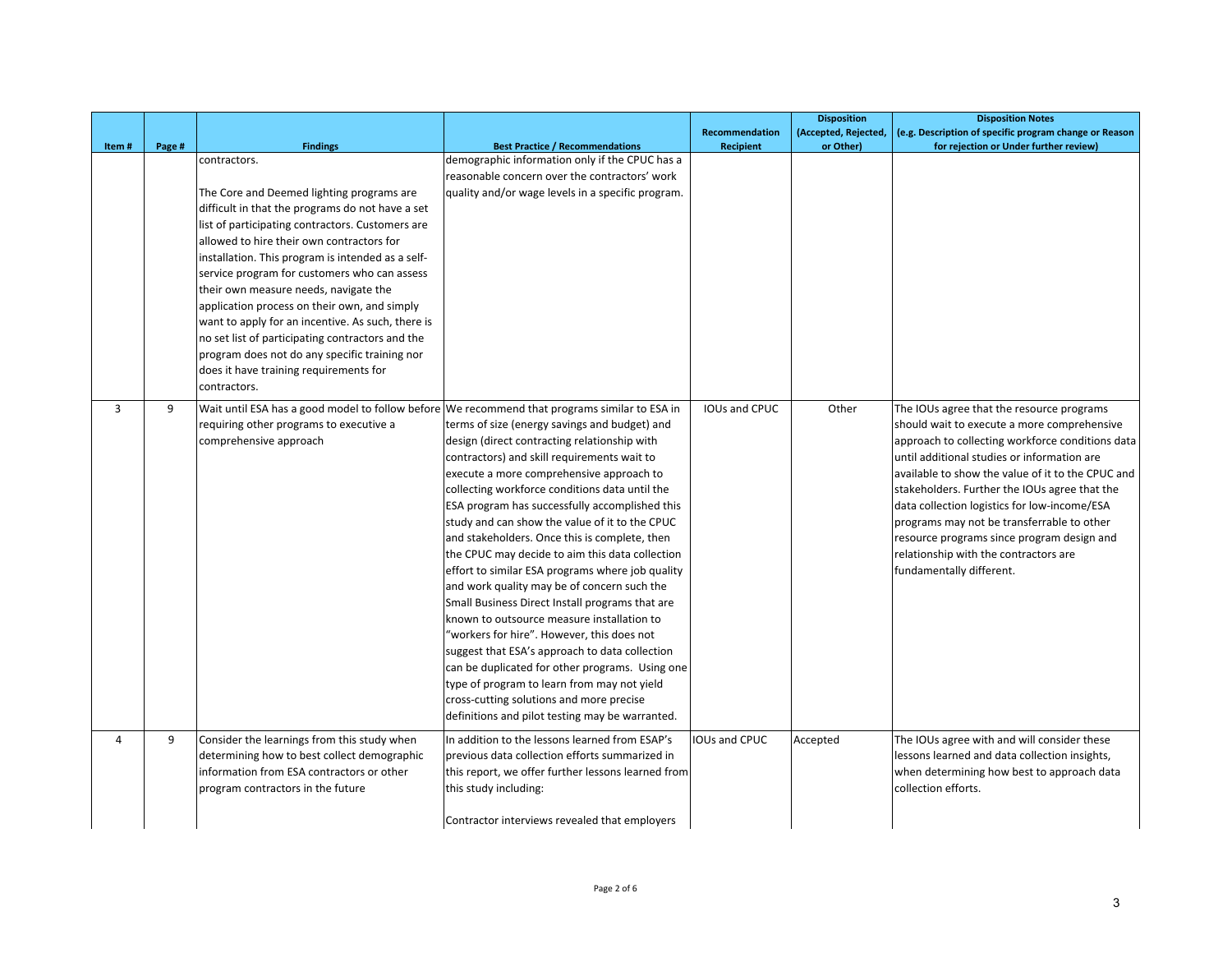|              |           |                                                                                          |                                                   |                       | <b>Disposition</b>   | <b>Disposition Notes</b>                               |
|--------------|-----------|------------------------------------------------------------------------------------------|---------------------------------------------------|-----------------------|----------------------|--------------------------------------------------------|
|              |           |                                                                                          |                                                   | <b>Recommendation</b> | (Accepted, Rejected, | (e.g. Description of specific program change or Reason |
| Item#        | Page #    | <b>Findings</b>                                                                          | <b>Best Practice / Recommendations</b>            | <b>Recipient</b>      | or Other)            | for rejection or Under further review)                 |
|              |           |                                                                                          | cannot provide valid demographic data of their    |                       |                      |                                                        |
|              |           |                                                                                          | workforce. Based on the contractors we            |                       |                      |                                                        |
|              |           |                                                                                          | interviewed, collecting demographic information   |                       |                      |                                                        |
|              |           |                                                                                          | only from employers about their workers is not    |                       |                      |                                                        |
|              |           |                                                                                          | possible given their lack of knowledge about      |                       |                      |                                                        |
|              |           |                                                                                          | their employees' ethnicity, household income      |                       |                      |                                                        |
|              |           |                                                                                          | levels or disadvantaged status. Data should be    |                       |                      |                                                        |
|              |           |                                                                                          | collected from each worker within a company       |                       |                      |                                                        |
|              |           |                                                                                          | instead of asking a company representative to     |                       |                      |                                                        |
|              |           |                                                                                          | report on all of their workers.                   |                       |                      |                                                        |
|              |           |                                                                                          | The use of subcontractors for the installation of |                       |                      |                                                        |
|              |           |                                                                                          | program measures is common in the lighting        |                       |                      |                                                        |
|              |           |                                                                                          | segment and occurs to some extent among           |                       |                      |                                                        |
|              |           |                                                                                          | Home Upgrade Program contractors. Contractors     |                       |                      |                                                        |
|              |           |                                                                                          | do not have the requested information for         |                       |                      |                                                        |
|              |           |                                                                                          | installers who are not their own employees. As a  |                       |                      |                                                        |
|              |           |                                                                                          | result, data collection from contractors would    |                       |                      |                                                        |
|              |           |                                                                                          | not capture the entire installer workforce unless |                       |                      |                                                        |
|              |           |                                                                                          | subcontractors are approached as well.            |                       |                      |                                                        |
|              |           |                                                                                          | Provide a clear and compelling argument for why   |                       |                      |                                                        |
|              |           |                                                                                          | contractors should provide this information to    |                       |                      |                                                        |
|              |           |                                                                                          | the state. Both IOU staff and contractors         |                       |                      |                                                        |
|              |           |                                                                                          | expressed some concerns regarding the             |                       |                      |                                                        |
|              |           |                                                                                          | collection of sensitive wage and demographic      |                       |                      |                                                        |
|              |           |                                                                                          | information. They are in general agreement that   |                       |                      |                                                        |
|              |           |                                                                                          | employees should not be required to provide       |                       |                      |                                                        |
|              |           |                                                                                          | this information and requested a clear            |                       |                      |                                                        |
|              |           |                                                                                          | explanation as to why such information is         |                       |                      |                                                        |
|              |           |                                                                                          | needed and how it would benefit the industry.     |                       |                      |                                                        |
|              |           |                                                                                          | Use existing government wage data sources as      |                       |                      |                                                        |
|              |           |                                                                                          | context for program contractor findings.          |                       |                      |                                                        |
|              |           |                                                                                          | Compare reported wages to government wage         |                       |                      |                                                        |
|              |           |                                                                                          | data and check that workers participating in the  |                       |                      |                                                        |
|              |           |                                                                                          |                                                   |                       |                      |                                                        |
|              |           |                                                                                          | programs are making a living wage or have         |                       |                      |                                                        |
|              |           |                                                                                          | higher-than-average wages.                        |                       |                      |                                                        |
| 5 a, b, c, d | $11 - 12$ | Require indirect contracting relationship energy                                         | For programs not in a direct contracting          | <b>IOUs and CPUC</b>  | Other                | The IOUs do not currently have concerns over           |
|              |           | efficiency programs to collect and submit select                                         | relationship, similar to the Residential EUC Home |                       |                      | work or job quality with the programs where            |
|              |           | information at this time (making modifications as Upgrade and the Deemed and Custom Non- |                                                   |                       |                      | IOUs are not in a direct contracting relationship,     |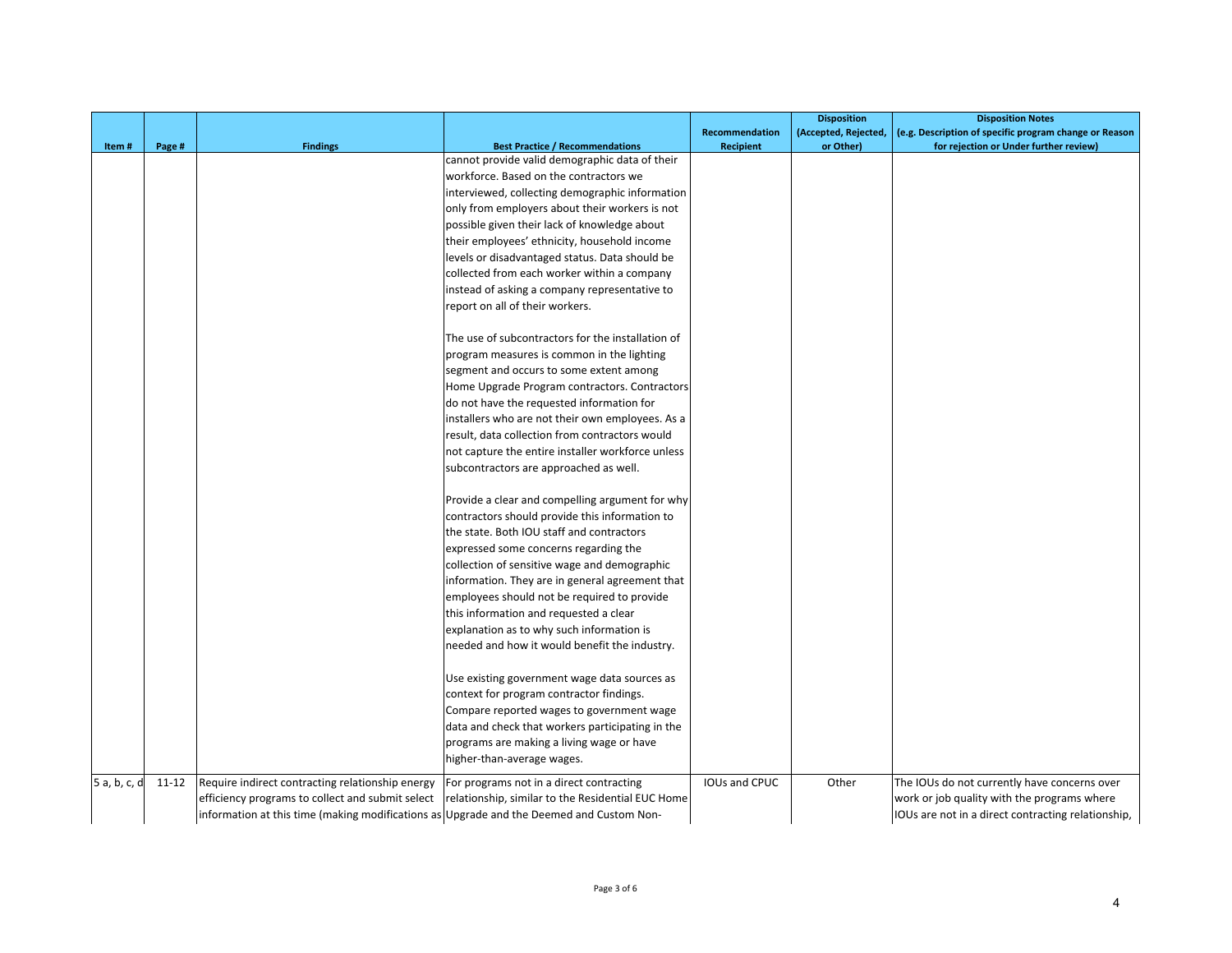|       |        |                                       |                                                    |                       | <b>Disposition</b>   | <b>Disposition Notes</b>                               |
|-------|--------|---------------------------------------|----------------------------------------------------|-----------------------|----------------------|--------------------------------------------------------|
|       |        |                                       |                                                    | <b>Recommendation</b> | (Accepted, Rejected, | (e.g. Description of specific program change or Reason |
| Item# | Page # | <b>Findings</b>                       | <b>Best Practice / Recommendations</b>             | Recipient             | or Other)            | for rejection or Under further review)                 |
|       |        | needed through initial pilot efforts) | Residential Lighting Programs, we recommend        |                       |                      | and agree that an investment in data collection        |
|       |        |                                       | that these programs leverage existing data         |                       |                      | efforts should be made only where there is a           |
|       |        |                                       | sources and program staff to collect the           |                       |                      | concern over work or job quality. However, in          |
|       |        |                                       | information that is readily available to them in   |                       |                      | response to this recommendation, and in                |
|       |        |                                       | 2015 (See Table 3 below). This information will    |                       |                      | consultation with Energy Division, the IOUs will       |
|       |        |                                       | help the CPUC to continue to monitor the           |                       |                      | provide 2015 data that is available and readily        |
|       |        |                                       | training, work and job quality of contractors      |                       |                      | accessible for the selected residential and non-       |
|       |        |                                       | supporting these programs and to determine if      |                       |                      | residential program areas listed below as an           |
|       |        |                                       | further data collection is necessary.              |                       |                      | initial effort. The IOUs will be prepared to           |
|       |        |                                       |                                                    |                       |                      | provide this data, upon data request, to the           |
|       |        |                                       | 5a.                                                |                       |                      | CPUC.                                                  |
|       |        |                                       | Workforce condition data: Number of                |                       |                      |                                                        |
|       |        |                                       | inspection failures and types of failures          |                       |                      | Residential program areas:                             |
|       |        |                                       | What: The percentage of inspections that fail      |                       |                      | PG&E, SCE and SDG&E: Pool Pumps,                       |
|       |        |                                       | due to installation quality issues and the reasons |                       |                      | SoCalGas: Clothes Washers.                             |
|       |        |                                       | for failure                                        |                       |                      |                                                        |
|       |        |                                       | Why: Determine if program has an installation      |                       |                      | Non-Residential program areas:                         |
|       |        |                                       | quality concern                                    |                       |                      | PG&E: Non-Res Energy Smart Grocer,                     |
|       |        |                                       | Recommendation: Collect through                    |                       |                      | SCE: Non-Res Express,                                  |
|       |        |                                       | implementation QA/QC process throughout            |                       |                      | SDG&E: Commercial EEBR Lighting,                       |
|       |        |                                       | 2015; provide to the CPUC at end of 2015           |                       |                      | SoCalGas: Non-Res Boilers                              |
|       |        |                                       |                                                    |                       |                      |                                                        |
|       |        |                                       | 5b.                                                |                       |                      |                                                        |
|       |        |                                       | Workforce condition data: Level and type of        |                       |                      |                                                        |
|       |        |                                       | utilities' training and screening                  |                       |                      |                                                        |
|       |        |                                       | What: Description of the screening the             |                       |                      |                                                        |
|       |        |                                       | program does to allow contractors to participate;  |                       |                      |                                                        |
|       |        |                                       | description of the training/ skills required for   |                       |                      |                                                        |
|       |        |                                       | contractors to participate; description of the     |                       |                      |                                                        |
|       |        |                                       | training that the program provides to              |                       |                      |                                                        |
|       |        |                                       | participating contractors                          |                       |                      |                                                        |
|       |        |                                       | Why: Determine if level and type of                |                       |                      |                                                        |
|       |        |                                       | training/screening is sufficient to support the    |                       |                      |                                                        |
|       |        |                                       | technologies incented by the program               |                       |                      |                                                        |
|       |        |                                       | Recommendation: Program staff description          |                       |                      |                                                        |
|       |        |                                       | provided to the CPUC at end of 2015                |                       |                      |                                                        |
|       |        |                                       |                                                    |                       |                      |                                                        |
|       |        |                                       | 5c.                                                |                       |                      |                                                        |
|       |        |                                       | Workforce condition data: Customer feedback        |                       |                      |                                                        |
|       |        |                                       | for these contractors, positive and negative,      |                       |                      |                                                        |
|       |        |                                       | What: Customer satisfaction scores with            |                       |                      |                                                        |
|       |        |                                       |                                                    |                       |                      |                                                        |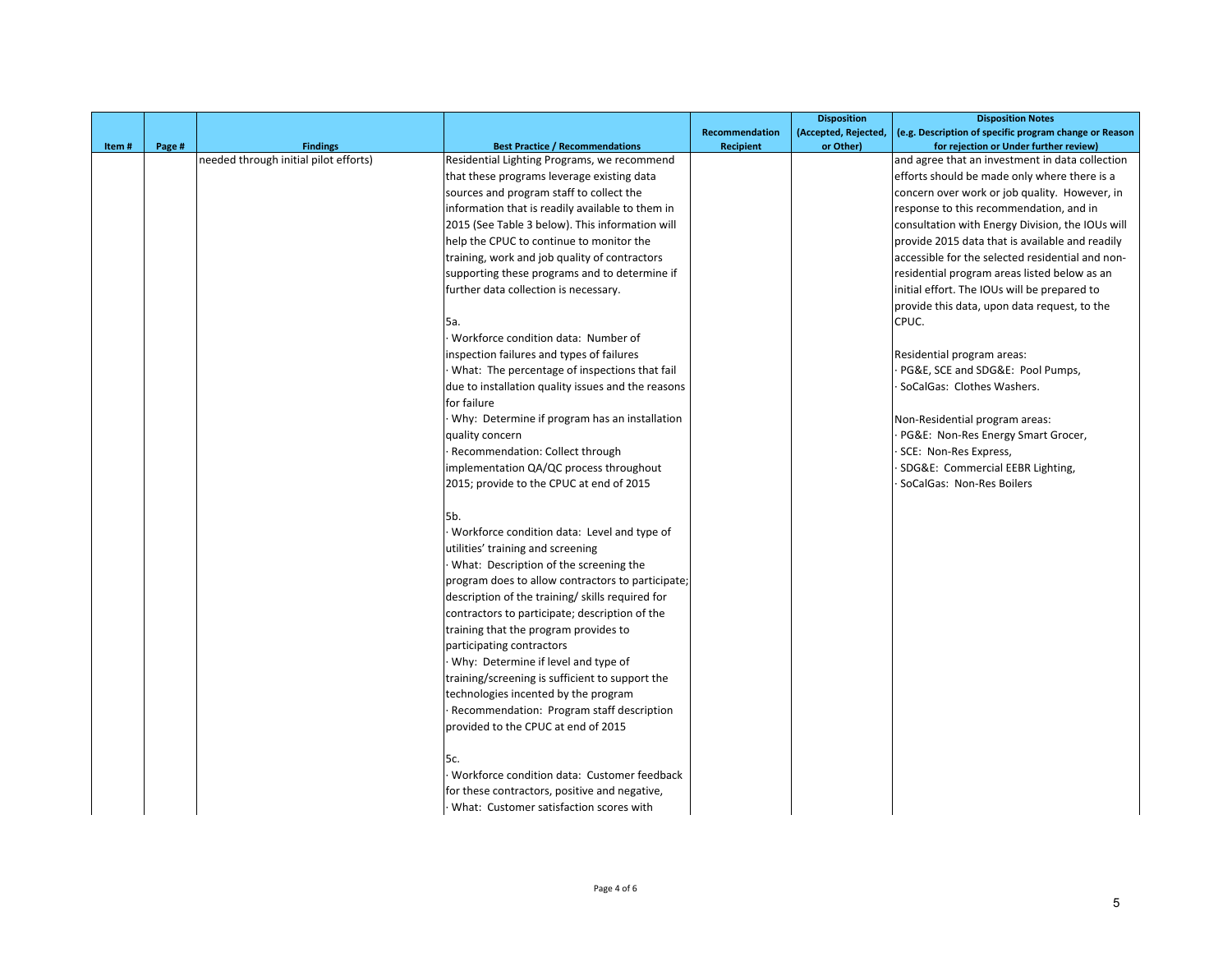|       |        |                                                    |                                                     |                  | <b>Disposition</b>   | <b>Disposition Notes</b>                               |
|-------|--------|----------------------------------------------------|-----------------------------------------------------|------------------|----------------------|--------------------------------------------------------|
|       |        |                                                    |                                                     | Recommendation   | (Accepted, Rejected, | (e.g. Description of specific program change or Reason |
| Item# | Page # | <b>Findings</b>                                    | <b>Best Practice / Recommendations</b>              | <b>Recipient</b> | or Other)            | for rejection or Under further review)                 |
|       |        |                                                    | contractors' performance overall and the quality    |                  |                      |                                                        |
|       |        |                                                    | of the work performed; open-ended responses         |                  |                      |                                                        |
|       |        |                                                    | for why customers are not satisfied                 |                  |                      |                                                        |
|       |        |                                                    | Why: Informs whether the program needs to           |                  |                      |                                                        |
|       |        |                                                    | give contractors more training or needs a new       |                  |                      |                                                        |
|       |        |                                                    | requirement                                         |                  |                      |                                                        |
|       |        |                                                    | Recommendation: Process and impact surveys          |                  |                      |                                                        |
|       |        |                                                    | in 2015; provide to the CPUC at end of 2015         |                  |                      |                                                        |
|       |        |                                                    | 5d.                                                 |                  |                      |                                                        |
|       |        |                                                    | Workforce condition data: The utilities'            |                  |                      |                                                        |
|       |        |                                                    | assessment of any other needs of the existing       |                  |                      |                                                        |
|       |        |                                                    | workforce,                                          |                  |                      |                                                        |
|       |        |                                                    | What: Program description of any workforce          |                  |                      |                                                        |
|       |        |                                                    | needs to support the program technologies;          |                  |                      |                                                        |
|       |        |                                                    | program staff assessment of whether the             |                  |                      |                                                        |
|       |        |                                                    | participating contractor pool is sufficient to meet |                  |                      |                                                        |
|       |        |                                                    | program goals; program description of how they      |                  |                      |                                                        |
|       |        |                                                    | determine the number of contractors needed to       |                  |                      |                                                        |
|       |        |                                                    | fulfill program goals,                              |                  |                      |                                                        |
|       |        |                                                    | Why: Informs whether the program needs to           |                  |                      |                                                        |
|       |        |                                                    | give contractors more training or needs a new       |                  |                      |                                                        |
|       |        |                                                    | requirement,                                        |                  |                      |                                                        |
|       |        |                                                    | Recommendation: Program staff description           |                  |                      |                                                        |
|       |        |                                                    | provided to the CPUC at end of 2015                 |                  |                      |                                                        |
| 6     | 13     | Notably, there is some preliminary work that       | The IOUs need help to standardize the definition    | IOUs and CPUC    | Accepted             | The IOUs agree and recognize the challenge of          |
|       |        | needs to be done before the IOUs can execute       | of work quality across the IOUs and the             |                  |                      | standardizing the definition of work quality and       |
|       |        | on the directive to begin collecting and reporting | coding of inspection failures                       |                  |                      | coding of inspection failures. The IOUs are willing    |
|       |        | upon the number of inspection failures and the     |                                                     |                  |                      | to work with Energy Division using the initial         |
|       |        | types of inspection failures for the EUC and Core  |                                                     |                  |                      | data collection effort described in the above          |
|       |        | Lighting Programs. See Section 4.2 for more        |                                                     |                  |                      | response to Item #5 as the starting place for this     |
|       |        | detail.                                            |                                                     |                  |                      | effort. The IOUs are open to collaborating with        |
|       |        |                                                    |                                                     |                  |                      | necessary stakeholders in this effort, and             |
|       |        |                                                    |                                                     |                  |                      | acknowledge that more exploration is needed to         |
|       |        |                                                    |                                                     |                  |                      | uncover any potential challenges associated with       |
|       |        |                                                    |                                                     |                  |                      | these activities including increase to program         |
|       |        |                                                    |                                                     |                  |                      | cost. The IOUs welcome a discussion with the           |
|       |        |                                                    |                                                     |                  |                      | CPUC on the best approach to move forward              |
|       |        |                                                    |                                                     |                  |                      | with this recommendation.                              |